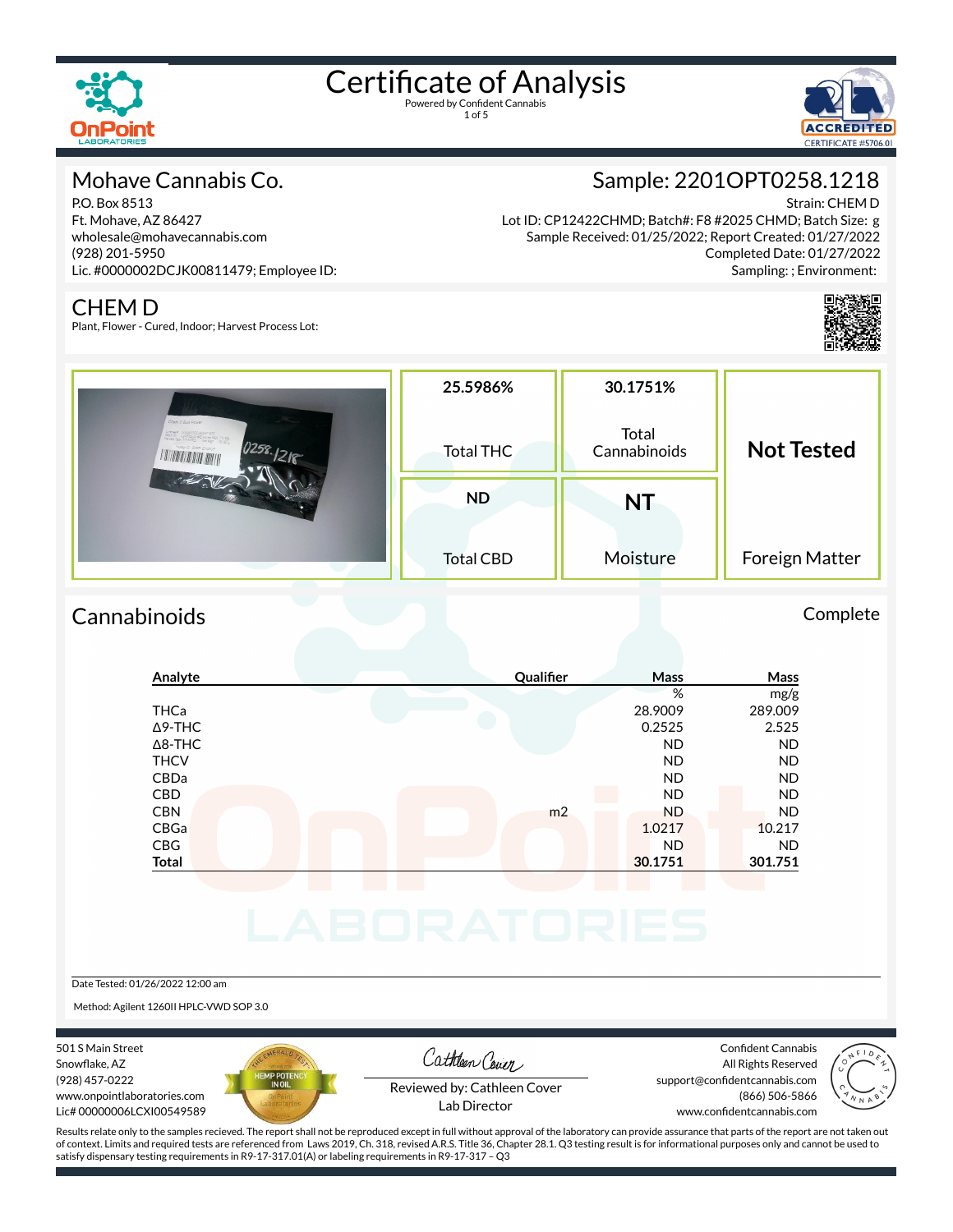

2 of 5



Strain: CHEM D

#### Mohave Cannabis Co.

P.O. Box 8513 Ft. Mohave, AZ 86427 wholesale@mohavecannabis.com (928) 201-5950 Lic. #0000002DCJK00811479; Employee ID:

#### CHEM D

Plant, Flower - Cured, Indoor; Harvest Process Lot:

#### **Terpenes**

| Analyte                | Qualifier | LOQ    | Limit | <b>Mass</b>                               | <b>Status</b> |
|------------------------|-----------|--------|-------|-------------------------------------------|---------------|
|                        |           | %      | $\%$  | %                                         |               |
| β-Caryophyllene        |           | 0.0400 |       | 0.7901                                    | <b>Tested</b> |
| δ-Limonene             |           | 0.0400 |       | 0.4205                                    | <b>Tested</b> |
| $\alpha$ -Humulene     |           | 0.0400 |       | 0.2663                                    | <b>Tested</b> |
| β-Myrcene              |           | 0.0400 |       | 0.0744                                    | <b>Tested</b> |
| Endo-Fenchyl Alcohol   |           | 0.0400 |       | 0.0547                                    | <b>Tested</b> |
| <b>B-Pinene</b>        |           | 0.0400 |       | 0.0527                                    | <b>Tested</b> |
| α-Bisabolol            |           | 0.0400 |       | 0.0507                                    | <b>Tested</b> |
| 1,4-Cineole            |           | 0.0400 |       | <b>ND</b>                                 | <b>Tested</b> |
| 3-Carene               |           | 0.0400 |       | <b>ND</b>                                 | <b>Tested</b> |
| α-Cedrene              |           | 0.0400 |       | <b>ND</b>                                 | <b>Tested</b> |
| $\alpha$ -Phellandrene |           | 0.0400 |       | <b>ND</b>                                 | <b>Tested</b> |
| $\alpha$ -Pinene       |           | 0.0400 |       | <loq< td=""><td><b>Tested</b></td></loq<> | <b>Tested</b> |
| $\alpha$ -Terpinene    |           | 0.0400 |       | <b>ND</b>                                 | <b>Tested</b> |
| $\alpha$ -Terpineol    |           | 0.0400 |       | <loo< td=""><td><b>Tested</b></td></loo<> | <b>Tested</b> |
| Borneol                |           | 0.0400 |       | <loq< td=""><td><b>Tested</b></td></loq<> | <b>Tested</b> |
| Camphene               |           | 0.0400 |       | <loq< td=""><td><b>Tested</b></td></loq<> | <b>Tested</b> |
| Camphor                |           | 0.0400 |       | <b>ND</b>                                 | <b>Tested</b> |
| Caryophyllene Oxide    |           | 0.0400 |       | <b>ND</b>                                 | <b>Tested</b> |
| Cedrol                 |           | 0.0400 |       | <b>ND</b>                                 | <b>Tested</b> |
| cis-Nerolidol          |           | 0.0400 |       | <b>ND</b>                                 | <b>Tested</b> |
| cis-Ocimene            |           | 0.0400 |       | <b>ND</b>                                 | <b>Tested</b> |
| Eucalyptol             |           | 0.0400 |       | <b>ND</b>                                 | <b>Tested</b> |
| Farnesene              |           | 0.0400 |       | <b>ND</b>                                 | <b>Tested</b> |
| Fenchone               |           | 0.0400 |       | <b>ND</b>                                 | <b>Tested</b> |
| y-Terpinene            |           | 0.0400 |       | <b>ND</b>                                 | <b>Tested</b> |
| y-Terpineol            |           | 0.0400 |       | <b>ND</b>                                 | <b>Tested</b> |
| Geraniol               |           | 0.0400 |       | <b>ND</b>                                 | <b>Tested</b> |
| <b>Geranyl Acetate</b> |           | 0.0400 |       | <b>ND</b>                                 | <b>Tested</b> |
| Guaiol                 |           | 0.0400 |       | <b>ND</b>                                 | <b>Tested</b> |
| Isoborneol             |           | 0.0400 |       | <b>ND</b>                                 | <b>Tested</b> |
| Isopulegol             |           | 0.0400 |       | <b>ND</b>                                 | <b>Tested</b> |
| Linalool               |           | 0.0400 |       | <b>ND</b>                                 | <b>Tested</b> |
| Menthol                |           | 0.0400 |       | <b>ND</b>                                 | <b>Tested</b> |
| Nerol                  |           | 0.0400 |       | <b>ND</b>                                 | <b>Tested</b> |
| Ocimene                |           | 0.0400 |       | <b>ND</b>                                 | <b>Tested</b> |
| Pulegone               |           | 0.0400 |       | <b>ND</b>                                 | <b>Tested</b> |
| Sabinene               |           | 0.0400 |       | <b>ND</b>                                 | <b>Tested</b> |
| Sabinene Hydrate       |           | 0.0400 |       | <b>ND</b>                                 | <b>Tested</b> |
| Terpinolene            |           | 0.0400 |       | <b>ND</b>                                 | <b>Tested</b> |
| Valencene              |           | 0.0400 |       | <b>ND</b>                                 | <b>Tested</b> |

## Primary Aromas

Completed Date: 01/27/2022 Sampling: ; Environment:

Sample: 2201OPT0258.1218

Lot ID: CP12422CHMD; Batch#: F8 #2025 CHMD; Batch Size: g Sample Received: 01/25/2022; Report Created: 01/27/2022



Date Tested: 01/25/2022 12:00 am

Method: Agilent Intuvo 9000 gas chromatography direct injection

501 S Main Street

Snowflake, AZ (928) 457-0222 www.onpointlaboratories.com Lic# 00000006LCXI00549589 Cathleen Cover

Confident Cannabis All Rights Reserved support@confidentcannabis.com (866) 506-5866



Reviewed by: Cathleen Cover Lab Director

www.confidentcannabis.com

Results relate only to the samples recieved. The report shall not be reproduced except in full without approval of the laboratory can provide assurance that parts of the report are not taken out of context. Limits and required tests are referenced from Laws 2019, Ch. 318, revised A.R.S. Title 36, Chapter 28.1. Q3 testing result is for informational purposes only and cannot be used to satisfy dispensary testing requirements in R9-17-317.01(A) or labeling requirements in R9-17-317 – Q3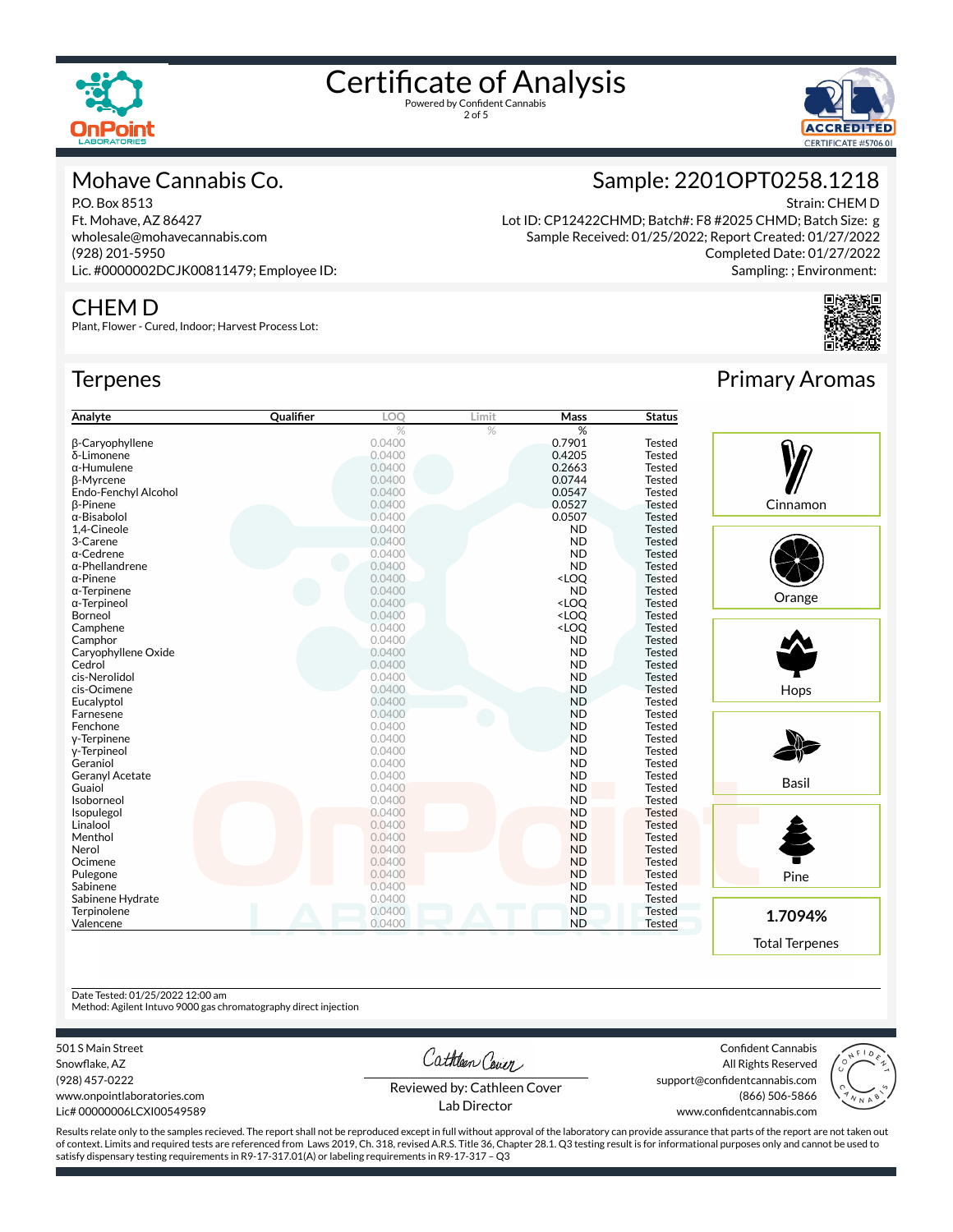

3 of 5



### Mohave Cannabis Co.

P.O. Box 8513 Ft. Mohave, AZ 86427 wholesale@mohavecannabis.com (928) 201-5950 Lic. #0000002DCJK00811479; Employee ID:

#### CHEM D

Plant, Flower - Cured, Indoor; Harvest Process Lot:

satisfy dispensary testing requirements in R9-17-317.01(A) or labeling requirements in R9-17-317 – Q3

#### Microbials Pass



Strain: CHEM D

Sampling: ; Environment:

Sample: 2201OPT0258.1218



| Analyte                                                                                                                                                                                            | Qualifier                   | Limit              | <b>Units</b>                                    | <b>Status</b> |
|----------------------------------------------------------------------------------------------------------------------------------------------------------------------------------------------------|-----------------------------|--------------------|-------------------------------------------------|---------------|
|                                                                                                                                                                                                    |                             | CFU/g              | CFU/g                                           |               |
| Aspergillus                                                                                                                                                                                        |                             | Not Detected in 1g | ND                                              | Pass          |
| E. Coli                                                                                                                                                                                            |                             | 100,0000           | <b>ND</b>                                       | Pass          |
| Salmonella                                                                                                                                                                                         |                             | Not Detected in 1g | <b>ND</b>                                       | Pass          |
|                                                                                                                                                                                                    |                             |                    |                                                 |               |
|                                                                                                                                                                                                    |                             |                    |                                                 |               |
|                                                                                                                                                                                                    |                             |                    |                                                 |               |
|                                                                                                                                                                                                    |                             |                    |                                                 |               |
|                                                                                                                                                                                                    |                             |                    |                                                 |               |
|                                                                                                                                                                                                    |                             |                    |                                                 |               |
|                                                                                                                                                                                                    |                             |                    |                                                 |               |
|                                                                                                                                                                                                    |                             |                    |                                                 |               |
|                                                                                                                                                                                                    |                             |                    |                                                 |               |
|                                                                                                                                                                                                    |                             |                    |                                                 |               |
|                                                                                                                                                                                                    |                             |                    |                                                 |               |
|                                                                                                                                                                                                    |                             |                    |                                                 |               |
|                                                                                                                                                                                                    |                             |                    |                                                 |               |
|                                                                                                                                                                                                    |                             |                    |                                                 |               |
|                                                                                                                                                                                                    |                             |                    |                                                 |               |
|                                                                                                                                                                                                    |                             |                    |                                                 |               |
|                                                                                                                                                                                                    |                             |                    |                                                 |               |
|                                                                                                                                                                                                    |                             |                    |                                                 |               |
|                                                                                                                                                                                                    |                             |                    |                                                 |               |
|                                                                                                                                                                                                    |                             |                    |                                                 |               |
|                                                                                                                                                                                                    | LABORATORIES                |                    |                                                 |               |
|                                                                                                                                                                                                    |                             |                    |                                                 |               |
|                                                                                                                                                                                                    |                             |                    |                                                 |               |
| Date Tested: 01/26/2022 12:00 am                                                                                                                                                                   |                             |                    |                                                 |               |
| Method: BioRad qPCR                                                                                                                                                                                |                             |                    |                                                 |               |
|                                                                                                                                                                                                    |                             |                    |                                                 |               |
| 501 S Main Street                                                                                                                                                                                  | Cathleen Cover              |                    | <b>Confident Cannabis</b>                       |               |
| Snowflake, AZ                                                                                                                                                                                      |                             |                    | All Rights Reserved                             |               |
| MICROBIAL 2<br>SALMONELLA<br>(928) 457-0222<br>www.onpointlaboratories.com                                                                                                                         | Reviewed by: Cathleen Cover |                    | support@confidentcannabis.com<br>(866) 506-5866 |               |
| Lic#00000006LCXI00549589                                                                                                                                                                           | Lab Director                |                    | www.confidentcannabis.com                       |               |
| Results relate only to the samples recieved. The report shall not be reproduced except in full without approval of the laboratory can provide assurance that parts of the report are not taken out |                             |                    |                                                 |               |
| of context. Limits and required tests are referenced from Laws 2019, Ch. 318, revised A.R.S. Title 36, Chapter 28.1. Q3 testing result is for informational purposes only and cannot be used to    |                             |                    |                                                 |               |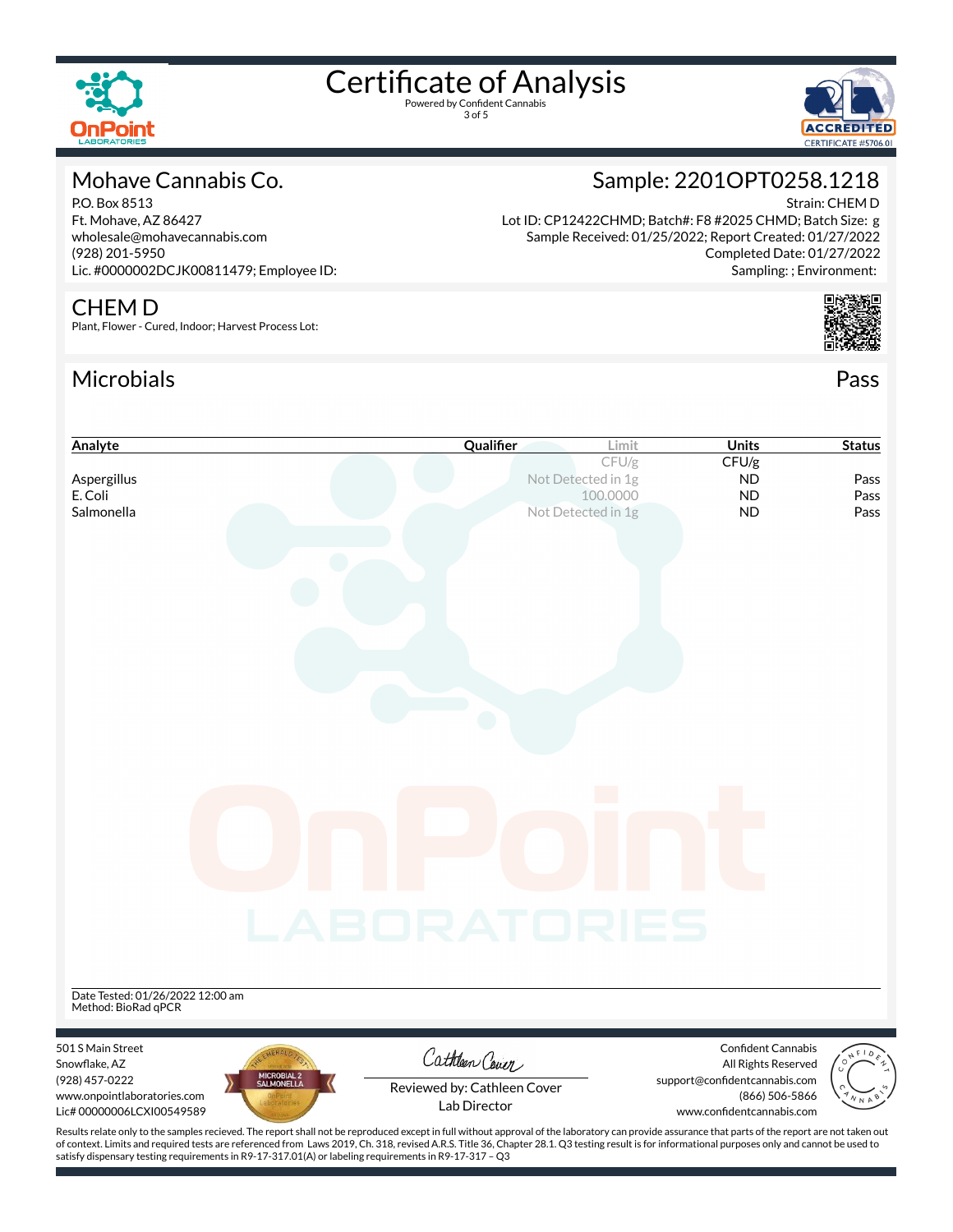



#### Mohave Cannabis Co.

P.O. Box 8513 Ft. Mohave, AZ 86427 wholesale@mohavecannabis.com (928) 201-5950 Lic. #0000002DCJK00811479; Employee ID:

### Sample: 2201OPT0258.1218

Strain: CHEM D Lot ID: CP12422CHMD; Batch#: F8 #2025 CHMD; Batch Size: g Sample Received: 01/25/2022; Report Created: 01/27/2022 Completed Date: 01/27/2022 Sampling: ; Environment:

#### CHEM D

Plant, Flower - Cured, Indoor; Harvest Process Lot:

### Heavy Metals **Pass**



|                                                                 | Analyte                     | Qualifier    | Mass                                                                     | LOQ                        | Limit   | <b>Status</b>                                    |  |
|-----------------------------------------------------------------|-----------------------------|--------------|--------------------------------------------------------------------------|----------------------------|---------|--------------------------------------------------|--|
|                                                                 |                             |              | PPB                                                                      | PPB                        | PPB     |                                                  |  |
|                                                                 | Arsenic                     |              | <loq< td=""><td>200.00</td><td>400.00</td><td>Pass</td><td></td></loq<>  | 200.00                     | 400.00  | Pass                                             |  |
|                                                                 | Cadmium                     |              | <loq< td=""><td>200.00</td><td>400.00</td><td>Pass</td><td></td></loq<>  | 200.00                     | 400.00  | Pass                                             |  |
|                                                                 | Lead                        |              | <loq< td=""><td>500.00</td><td>1000.00</td><td>Pass</td><td></td></loq<> | 500.00                     | 1000.00 | Pass                                             |  |
|                                                                 | Mercury                     |              | <loq< td=""><td>600.00</td><td>1200.00</td><td>Pass</td><td></td></loq<> | 600.00                     | 1200.00 | Pass                                             |  |
|                                                                 |                             |              |                                                                          |                            |         |                                                  |  |
|                                                                 |                             |              |                                                                          |                            |         |                                                  |  |
|                                                                 |                             |              |                                                                          |                            |         |                                                  |  |
|                                                                 |                             |              |                                                                          |                            |         |                                                  |  |
|                                                                 |                             |              |                                                                          |                            |         |                                                  |  |
|                                                                 |                             |              |                                                                          |                            |         |                                                  |  |
|                                                                 |                             |              |                                                                          |                            |         |                                                  |  |
|                                                                 |                             |              |                                                                          |                            |         |                                                  |  |
|                                                                 |                             |              |                                                                          |                            |         |                                                  |  |
|                                                                 |                             |              |                                                                          |                            |         |                                                  |  |
|                                                                 |                             |              |                                                                          |                            |         |                                                  |  |
|                                                                 |                             |              |                                                                          |                            |         |                                                  |  |
|                                                                 |                             |              |                                                                          |                            |         |                                                  |  |
|                                                                 |                             |              |                                                                          |                            |         |                                                  |  |
|                                                                 |                             |              |                                                                          | $\mathcal{O}(\mathcal{O})$ |         |                                                  |  |
|                                                                 |                             |              |                                                                          |                            |         |                                                  |  |
|                                                                 |                             |              |                                                                          |                            |         |                                                  |  |
|                                                                 |                             |              |                                                                          |                            |         |                                                  |  |
|                                                                 |                             |              |                                                                          |                            |         |                                                  |  |
|                                                                 |                             |              |                                                                          |                            |         |                                                  |  |
|                                                                 |                             |              |                                                                          |                            |         |                                                  |  |
|                                                                 |                             | LABORATORIES |                                                                          |                            |         |                                                  |  |
|                                                                 |                             |              |                                                                          |                            |         |                                                  |  |
|                                                                 |                             |              |                                                                          |                            |         |                                                  |  |
|                                                                 |                             |              |                                                                          |                            |         |                                                  |  |
|                                                                 |                             |              |                                                                          |                            |         |                                                  |  |
| Date Tested: 01/26/2022 12:00 am<br>Method: Agilent 7800 ICP MS |                             |              |                                                                          |                            |         |                                                  |  |
|                                                                 |                             |              |                                                                          |                            |         |                                                  |  |
|                                                                 |                             |              |                                                                          |                            |         |                                                  |  |
| 501 S Main Street<br>Snowflake, AZ                              |                             |              | Cathleen Cover                                                           |                            |         | <b>Confident Cannabis</b><br>All Rights Reserved |  |
| (928) 457-0222                                                  | HEAVY METALS<br>IN HEMP OIL |              |                                                                          |                            |         | support@confidentcannabis.com                    |  |
| www.onpointlaboratories.com                                     |                             |              | Reviewed by: Cathleen Cover                                              |                            |         | (866) 506-5866                                   |  |
| Lic# 00000006LCXI00549589                                       |                             |              | Lab Director                                                             |                            |         | www.confidentcannabis.com                        |  |



Results relate only to the samples recieved. The report shall not be reproduced except in full without approval of the laboratory can provide assurance that parts of the report are not taken out of context. Limits and required tests are referenced from Laws 2019, Ch. 318, revised A.R.S. Title 36, Chapter 28.1. Q3 testing result is for informational purposes only and cannot be used to satisfy dispensary testing requirements in R9-17-317.01(A) or labeling requirements in R9-17-317 – Q3